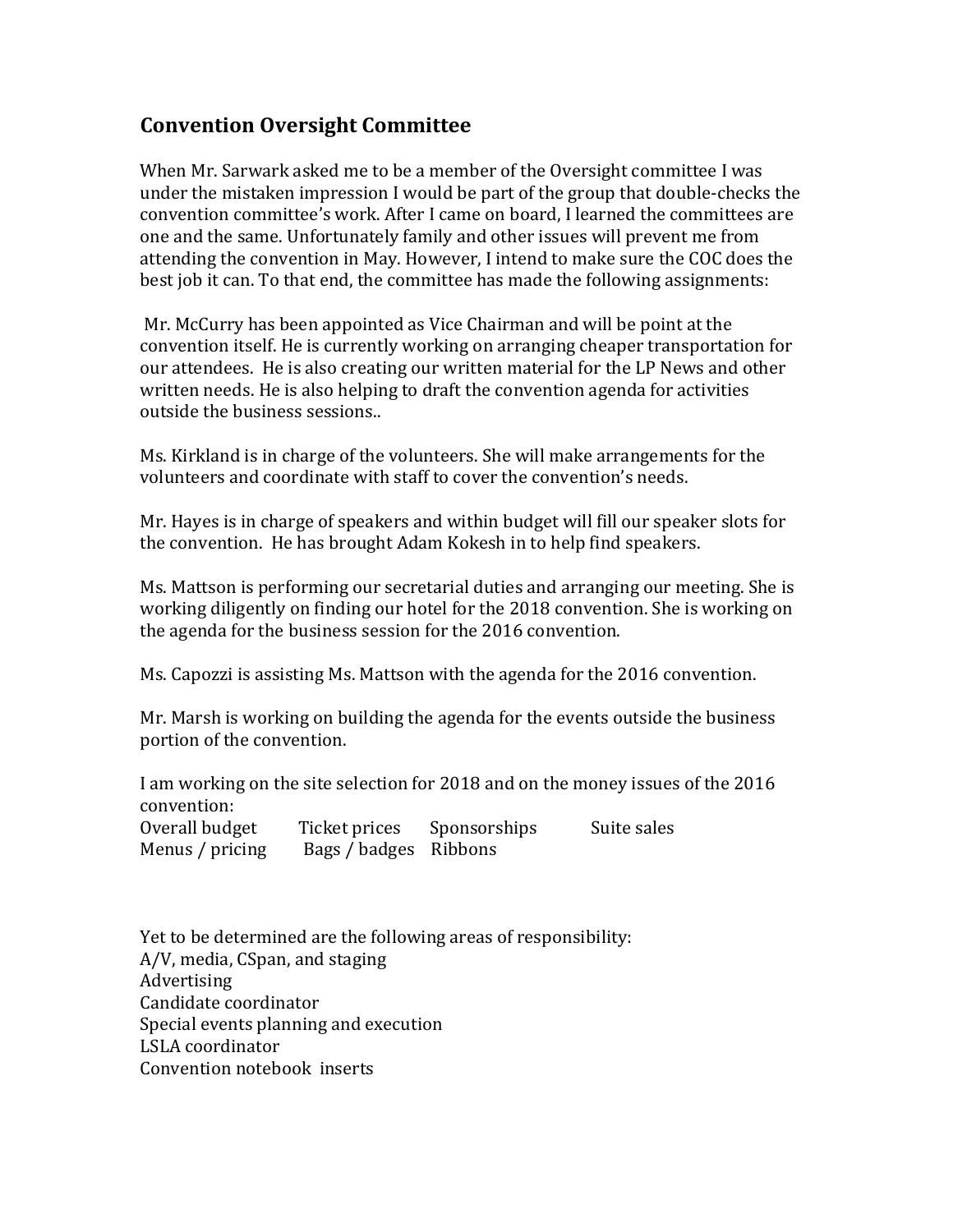## **What we have done to date.**

Site selection is down to 7 hotels and may be further reduced for a final vote by the LNC. I have visited six sites and will visit one more before returning home.

We are using the Legalize Freedom theme voted on by the donors to the LP.

A working budget has been completed.

A sponsorship list has been completed and is ready for publication.

The suite price list is completed and ready for publication.

The committee has assigned most of the tasks needed to create a successful convention.

Our budget is set and we need 650 tickets for a breakeven. With the \$1300 from the theme vote, we can consider a breakeven of 641 OR as we are currently doing, apply the money towards bags, badges, and other items. I ask the LNC to give input on how they would like to see extra money applied until we make our budget numbers. Mr. Hagen has worked out a spreadsheet that will keep us up to date on how close we are coming to our budget numbers.

There is a budget line for advertising of \$4000. I suggest the LNC and the office consider using \$1,000 toward advertising, in specific advertising the suites, the sponsorships, and the vendor space. The sooner we get money in from those items, the sooner we make our budget.

Many feelers have been put out for main speakers. Walter Block may be wiling to come for airfare, a vendor table, a room, and a convention ticket. Vince Vaughn has not return calls as of yet. Penn Gillette's manger is asking what our budget is. The LNC must decide if they want to go out on a limb and offer a SUBSTANTIAL amount of money in hopes of making it back somehow if we want to make an offer to Penn. Tom Woods wants \$4000. Daniel is also working on a possible video chat with Julian Assange or Ed Snowden though this may be out of our price range. Please forward any possible speakers to Daniel Hayes.

Outright Libertarians are offering a small sponsorship. They will decide what they want to do soon. They are also asking for the price of a vendor table, which I still need to get from the LSLA.

Mr. McCurry is looking into a Libertarian comic for the reception.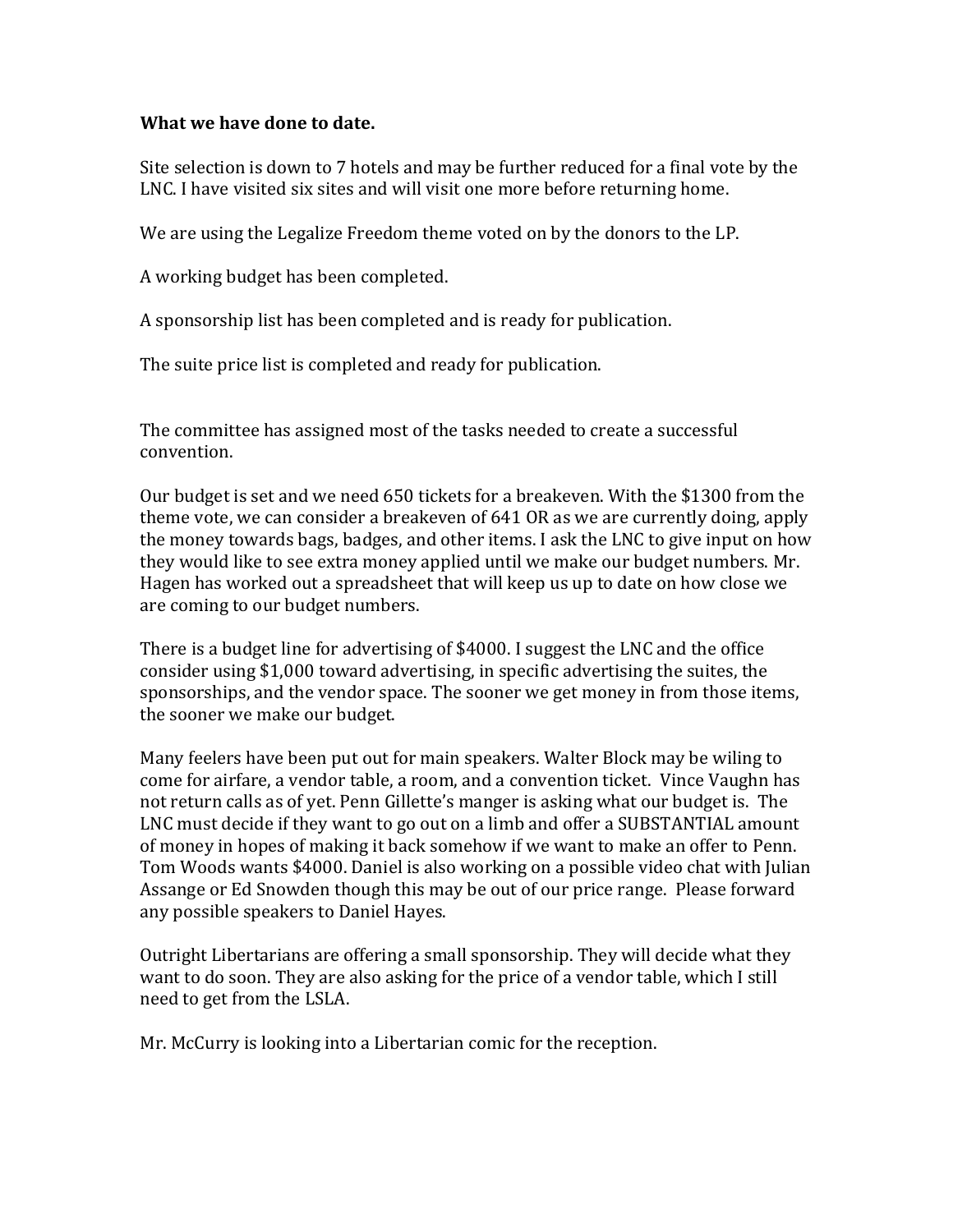## **What we need from the LNC now.**

We need clarification on the policy of speakers not running for office. We suspect this means no one running for anything that will be voted on at the convention. Therefore, any candidate may speak at the convention, even if they are running in a primary at home. Please clarify this.

Secondly, can a person who is an elected official and who may run for something voted on at the convention be allowed to give a three to five minute showcasing him as an elected official without violating our policy?

How do you wish to add in extra money brought in from convention 'extras' such as the theme vote, a suite sale, or a non-directed sponsorship? My suggestion would be to lower our breakeven to less than 600 first and then apply the extra money, divided evenly toward convention necessities (bags, books, badges), speakers, advertising, and A/V.